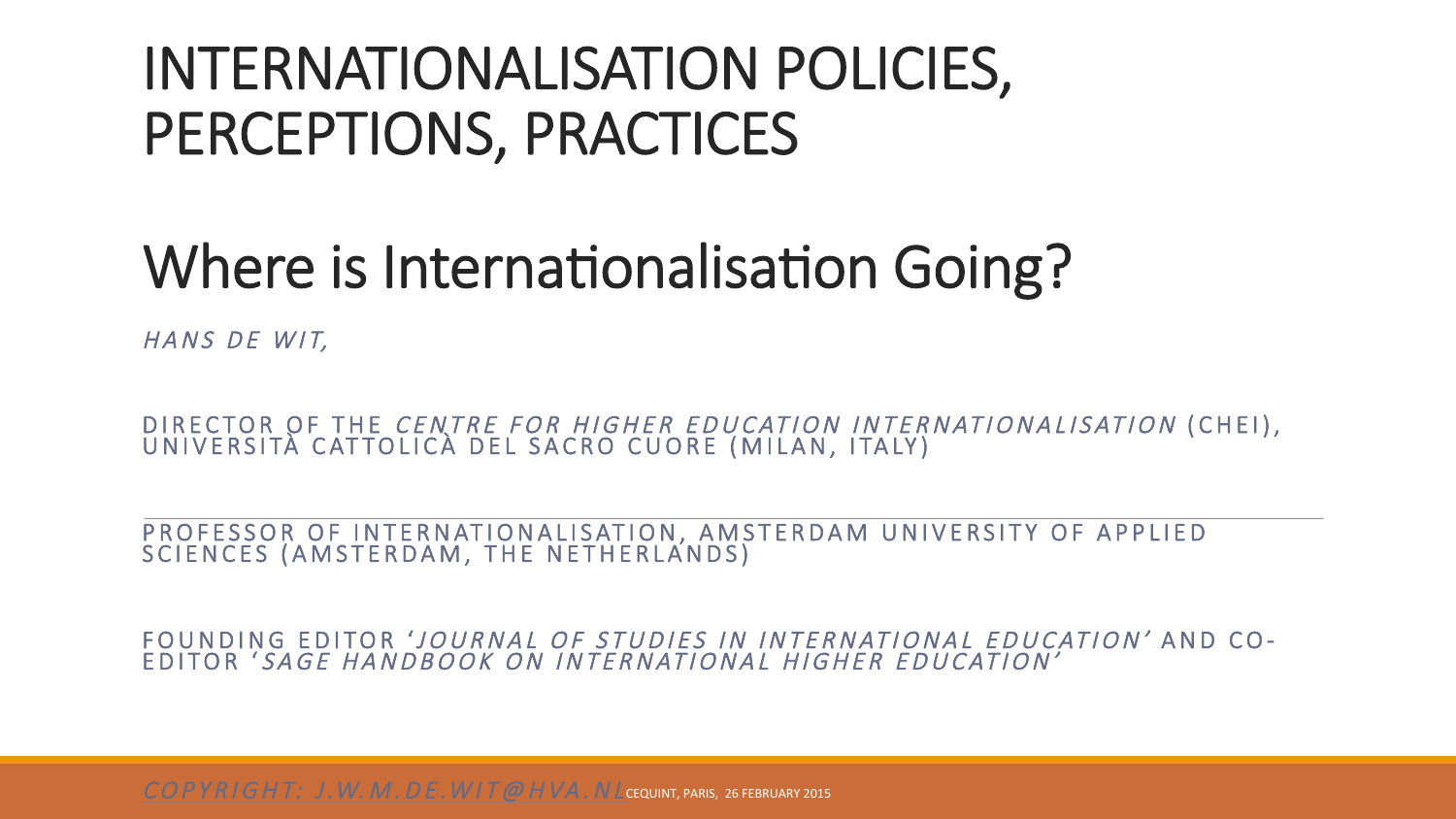

**Global trends** 

**Policies, Perceptions and Practices** 

**Where is Internationalisation going?** 

**Redefining Internationalisation**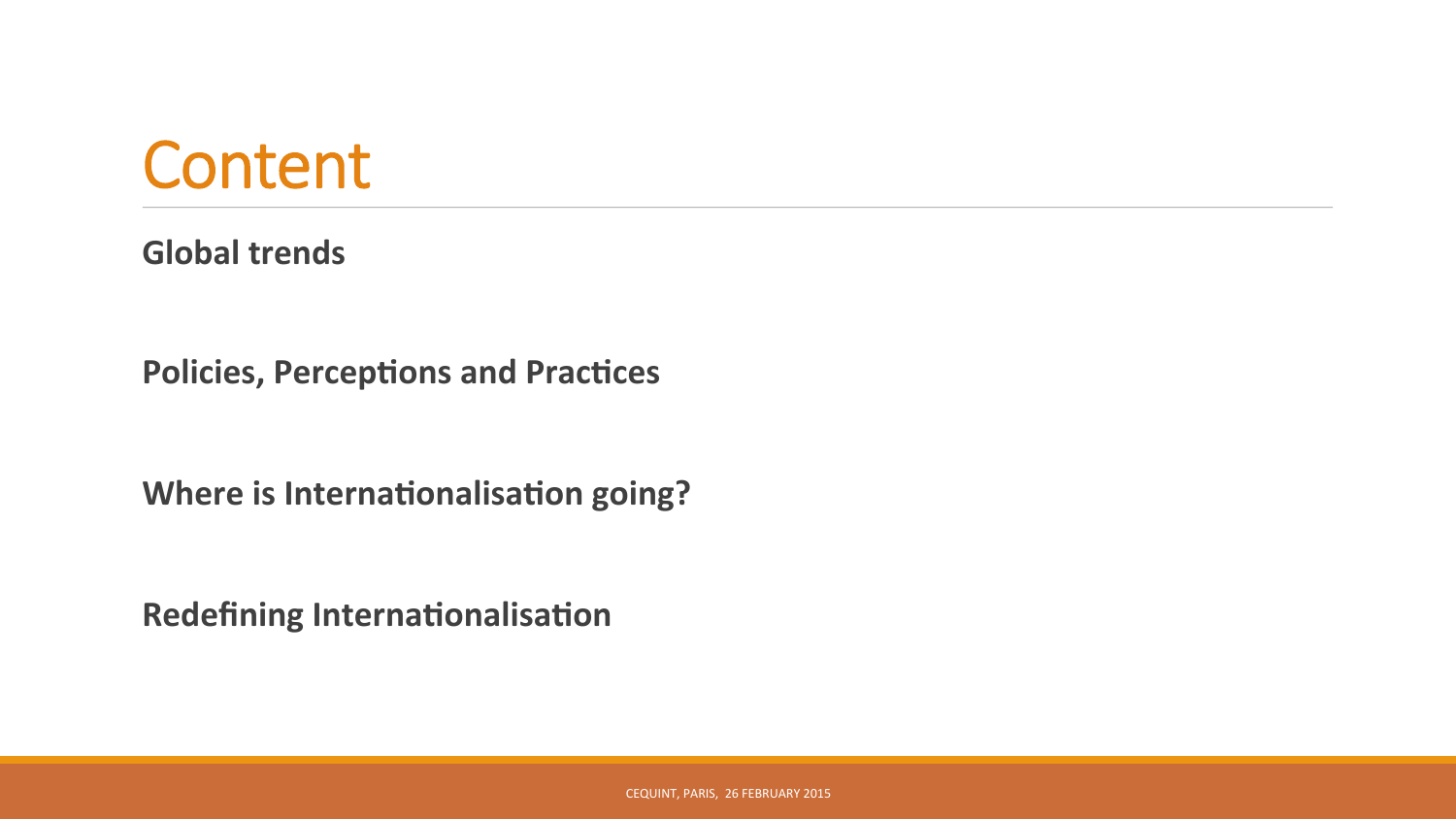# Internationalisation of Higher Education

**A** relatively new but broad and varied phenomenon

**• Driven by a dynamic combination of political, economic, socio**cultural and academic rationales

**Fimpact on regions, countries and institutions according to** particular context

**Bood Single model that fits all**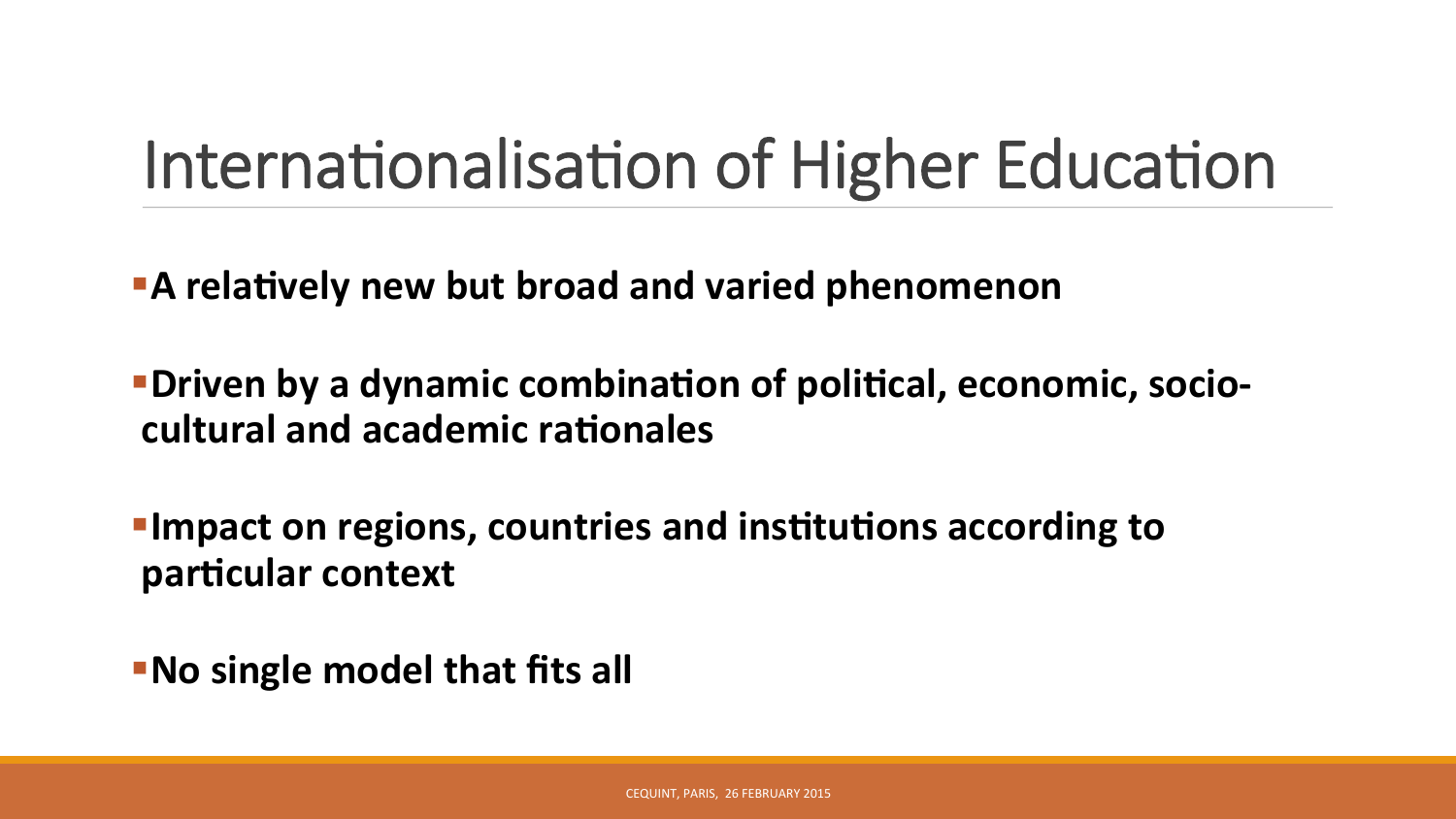# STRATEGIC POLICIES AND APPROACHES

**Regional level: European Higher Education in the World** 

**National level: policy frameworks in an increasing number of countries** 

**Institutional level: more than 2/3 have an internationalisation policy, increasingly integrated in overall policy** 

**Programme level: recent**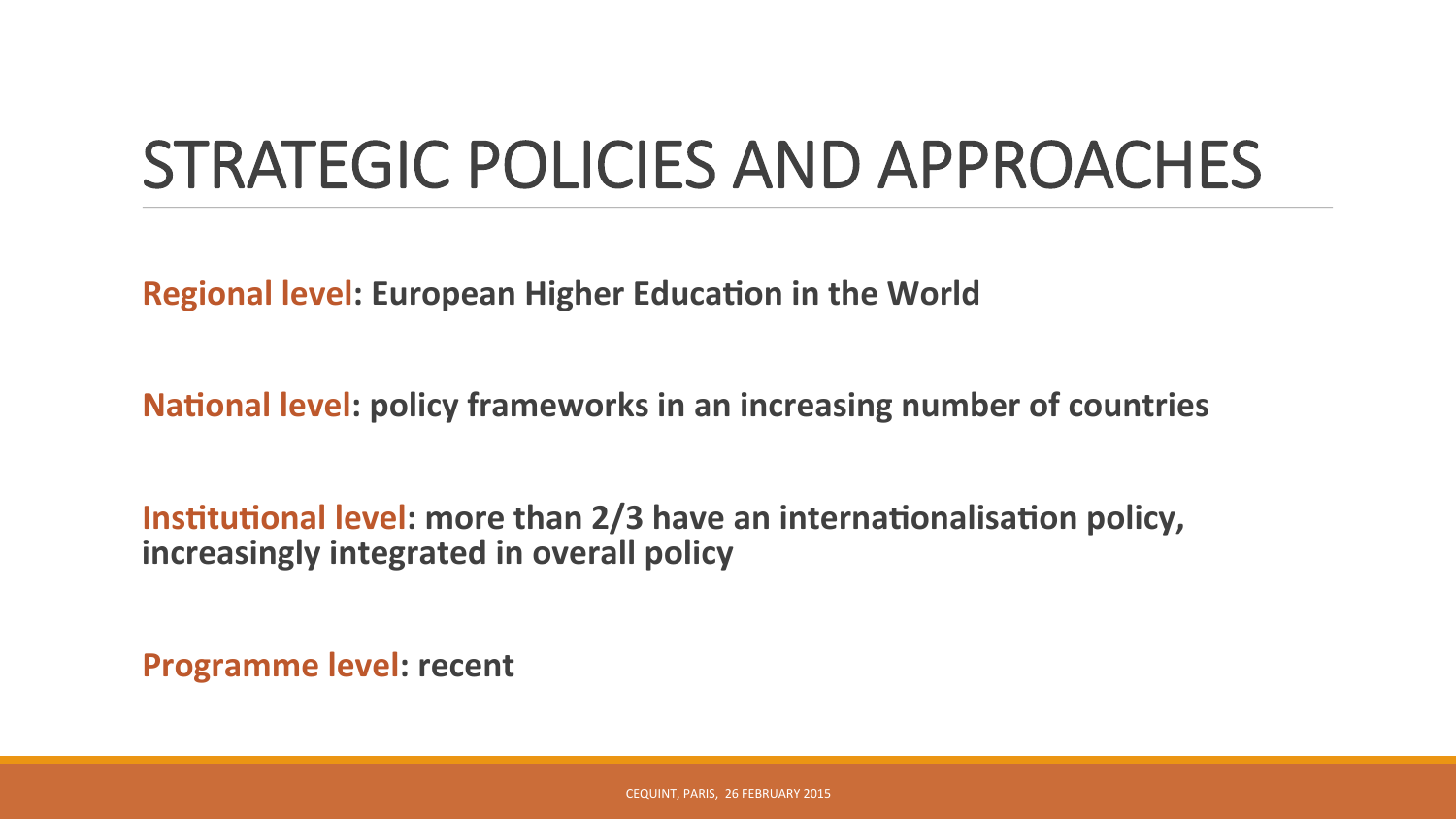# Global Trends

- **1. Growing importance of internationalisation at all levels (broader range of** activities, more strategic approach, emerging national strategies and ambitions)
- **2.** Increase in institutional strategies (but also risks of homogenisation, focus **on quantitative results only)**
- **3. Challenges of funding everywhere**
- **4. Trend towards increased privatisation through revenue generation**
- **5. Competitive pressures of globalisation, with increasing convergence of** aspirations, if not yet actions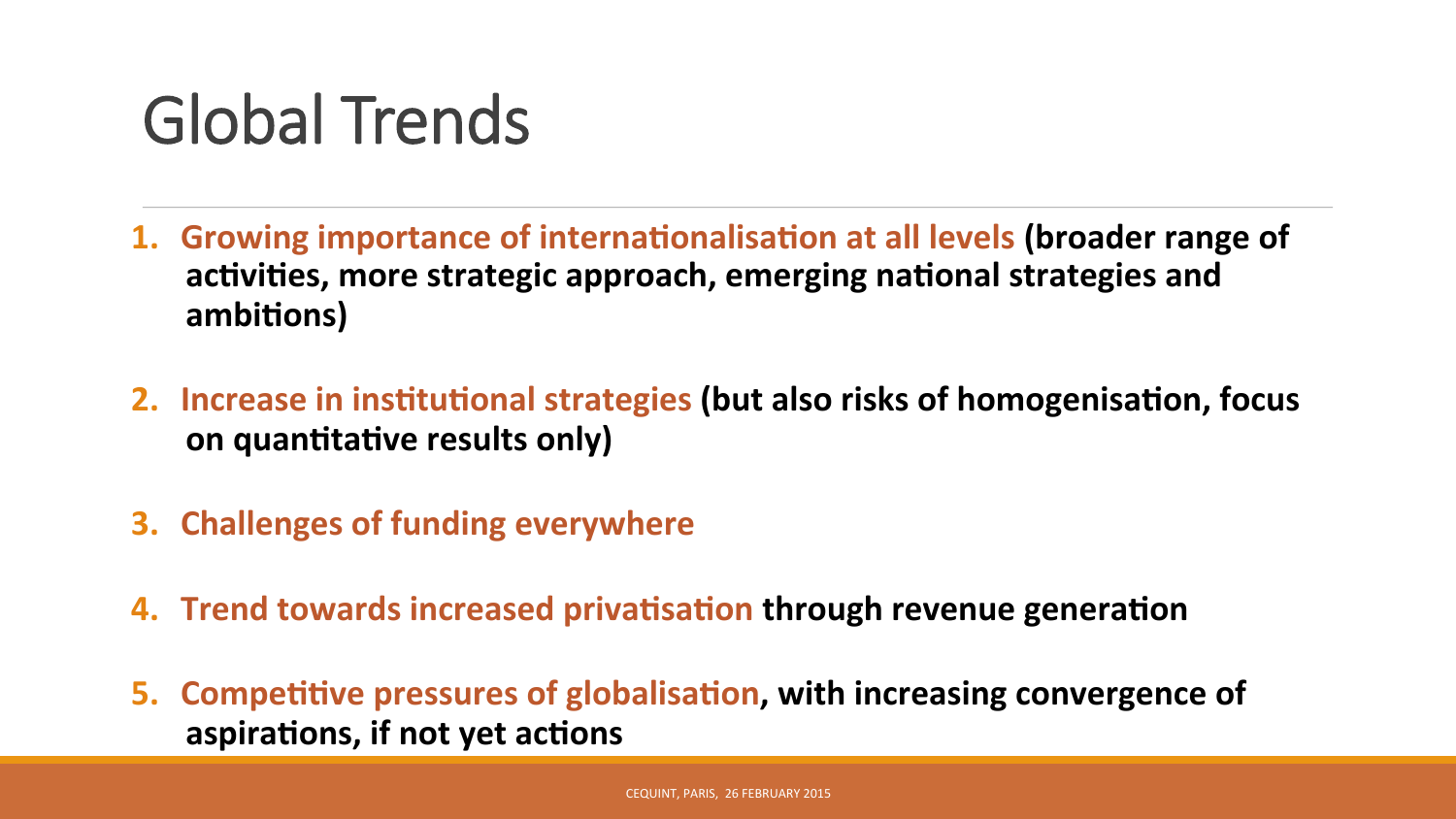# Trends 2

- **6 Evident shift from (only) co-operation to (more) competition**
- **7** Emerging regionalisation, with Europe often a model
- **8 Numbers rising everywhere, with challenge of quantity versus quality**
- **9** Lack of sufficient data for comparative analysis and decision making

#### **10 Emerging areas of focus:**

- **Internationalisation of the curriculum**
- **Transnational education**
- **Digital learning**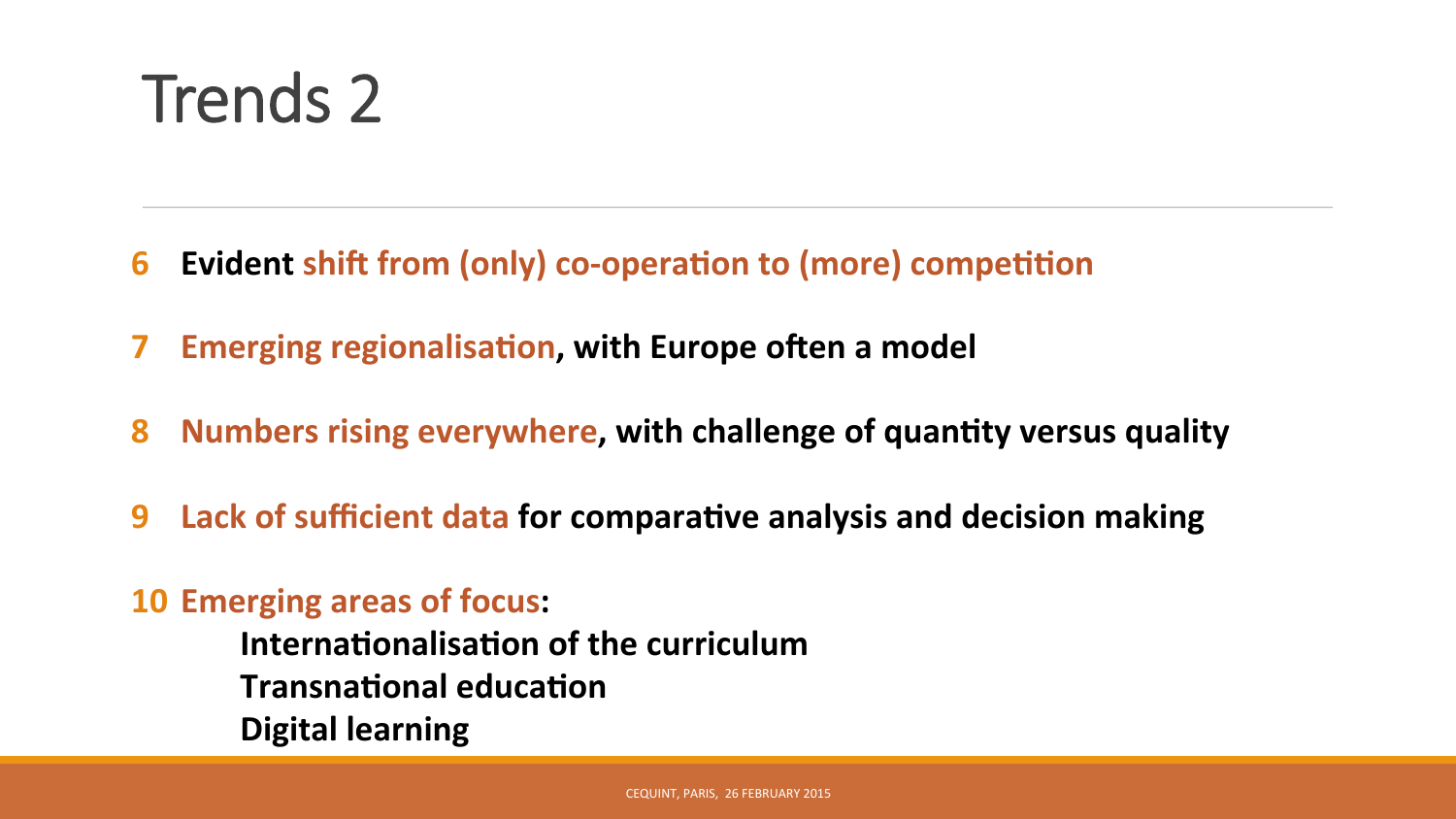Policy and perception: Comprehensive internationalisation.

*Practice: Fragmentation* 

Policy and Perception: Cooperation.

*Practice: Increased Competition*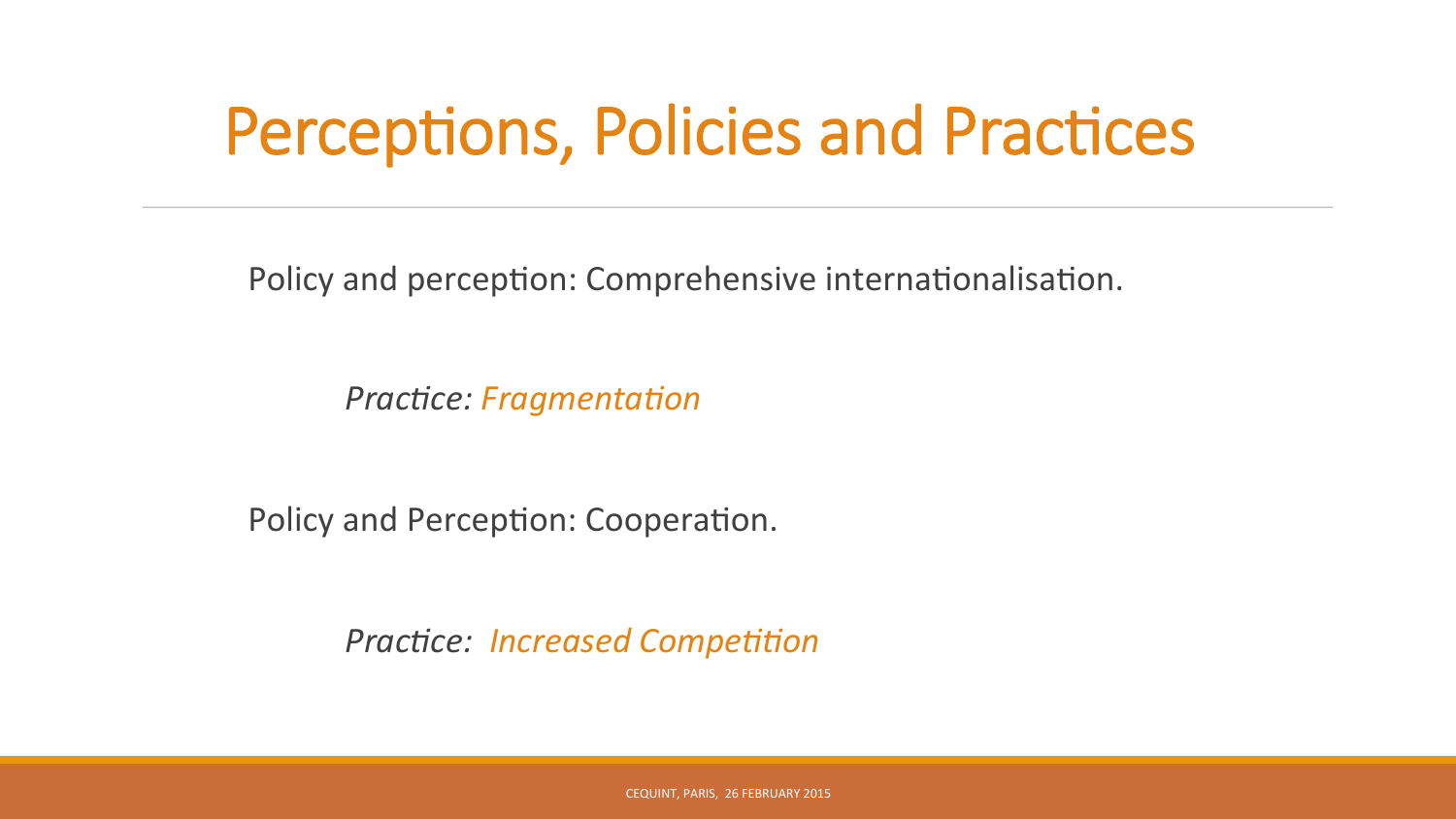Policy and Perception: Global Citizenship

*Practice: Employability* 

Policy and Perception: International.

*Practice: national, regional and institutional interests*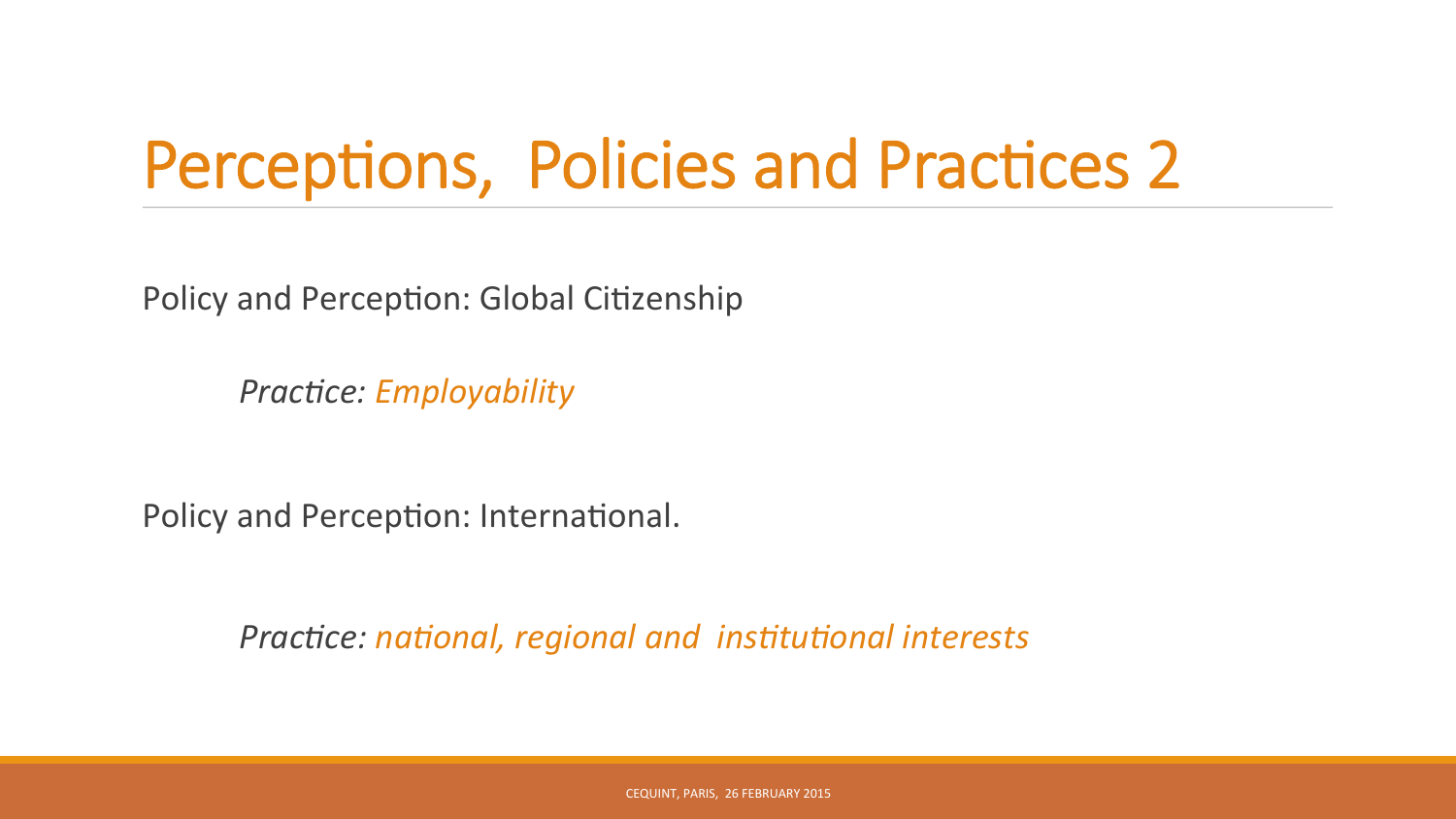Policy and Perception: At home.

**Practice: Abroad** 

Policy and Perception: For all students.

*Practice: For a small elite*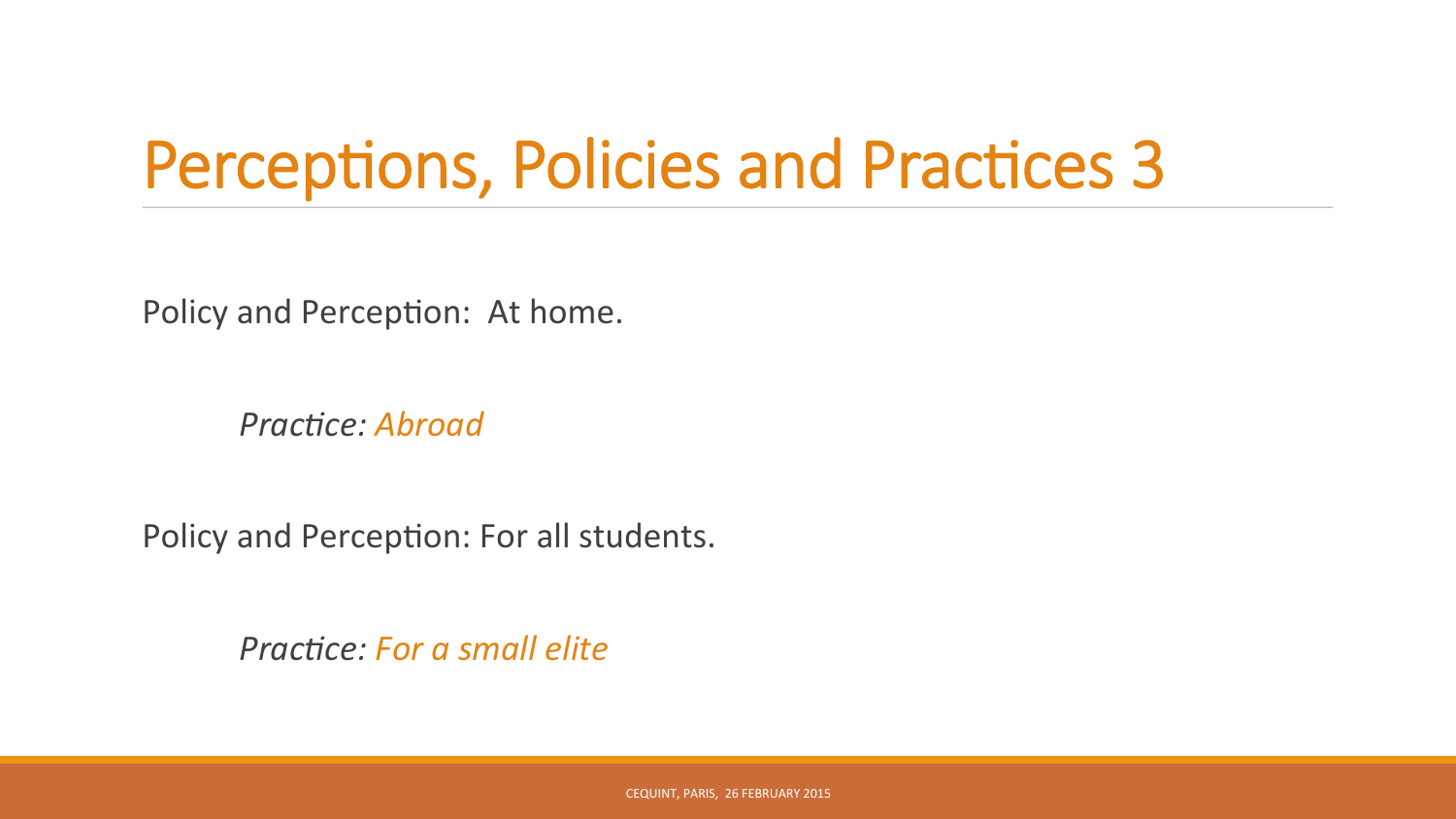Policy and Perception: A diverse foreign language policy.

**Practice: dominance of English** 

Policy and Perception: Intercultural/global-local.

*Practice: International/global*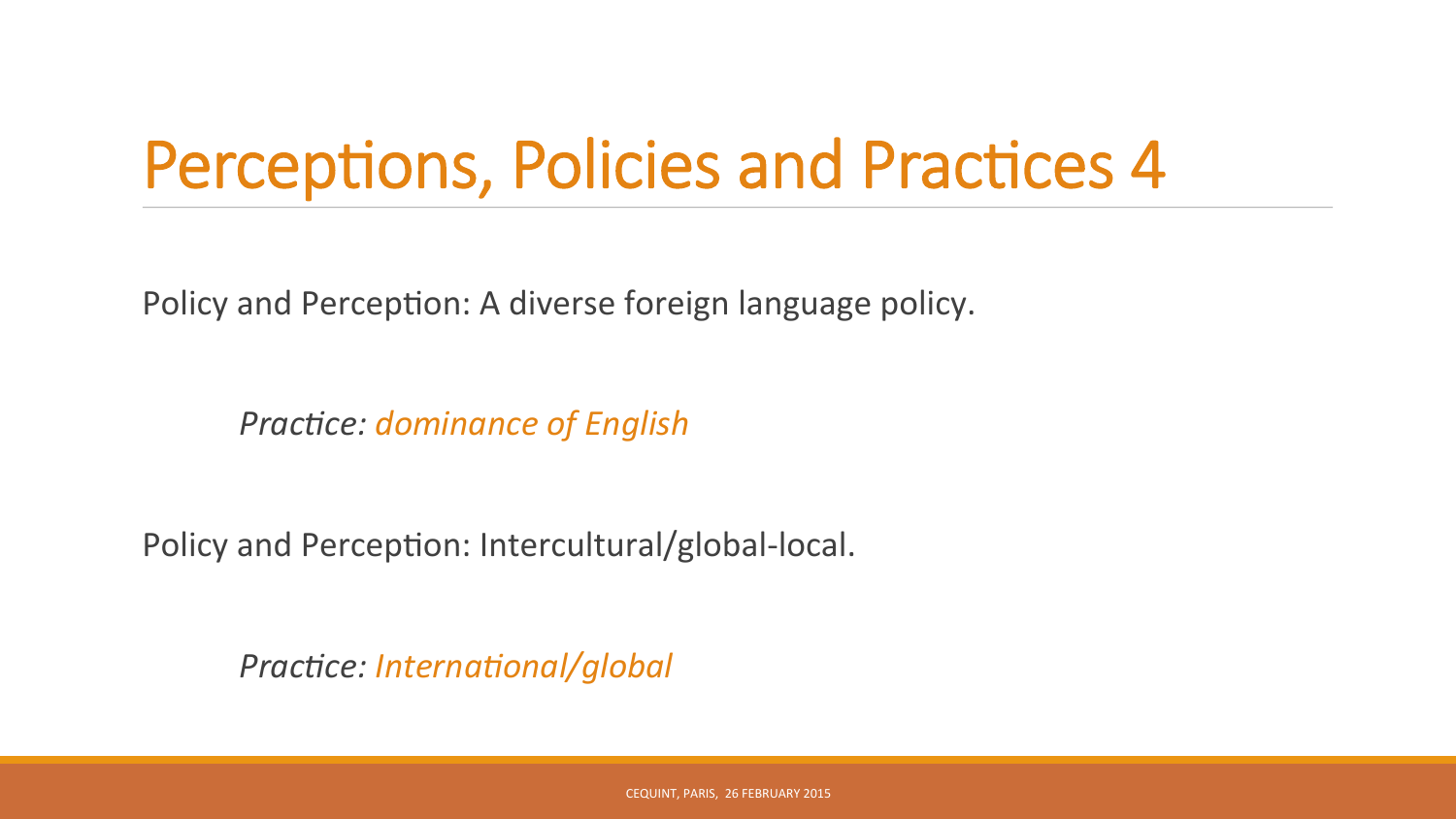#### Focus of national strategies tends to be:

**B**Mobility **Short and/or long term economic gain <u>■Talent recruitment</u> Elnternational positioning** 

#### Far greater efforts needed to:

**Fincorporate approaches into more comprehensive strategies** 

**Focus on internationalisation of the curriculum and learning outcomes to enhance quality of education and research**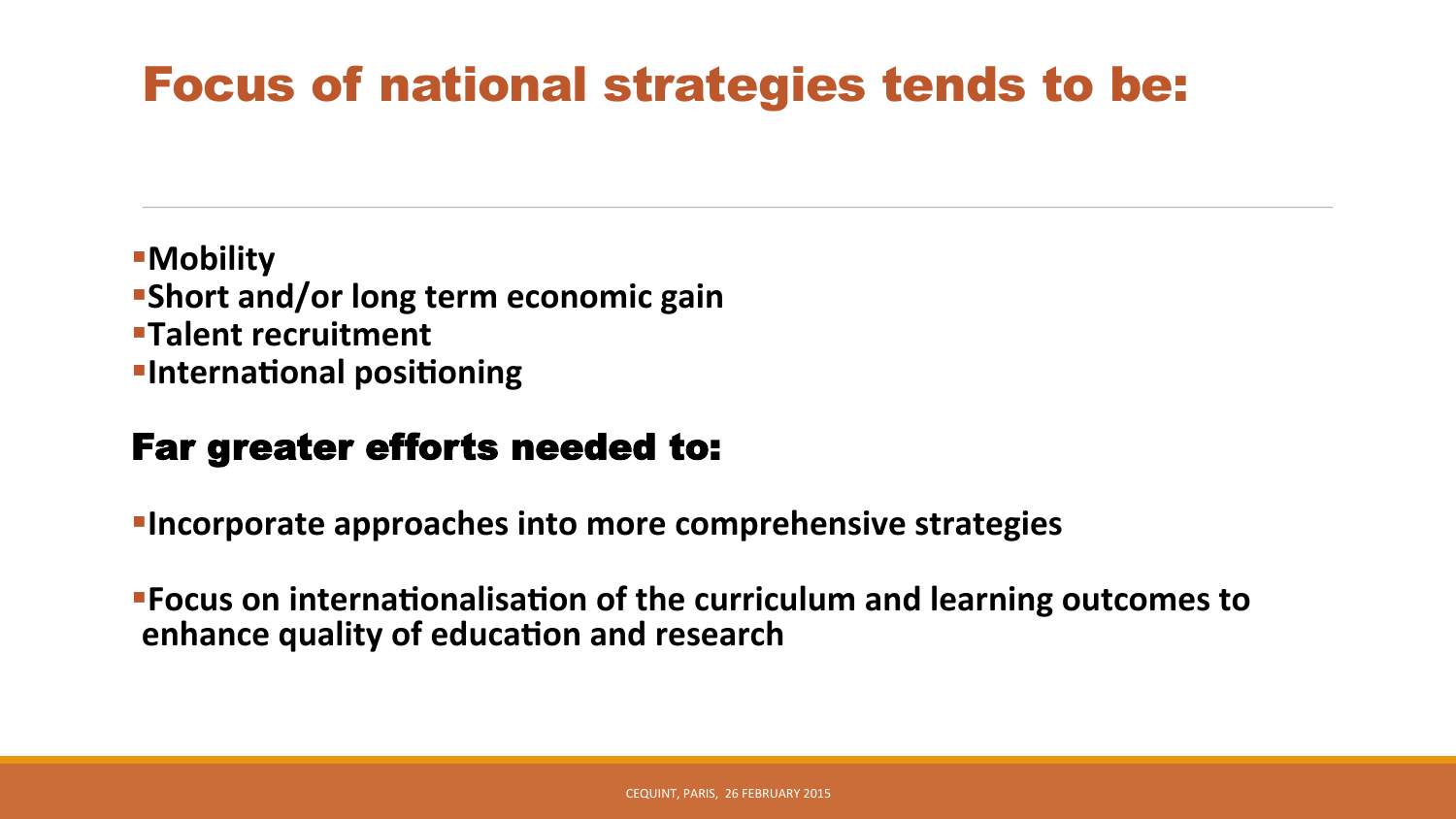#### WHERE IS INTERNATIONALISATION GOING?

#### Perceived Desirable Outcomes

A higher education system capable of producing global citizens and **professionals** 

**Respectful and appreciative of other cultures** 

Able to contribute to the development of knowledge economies and socially inclusive societies.

**Better positioned to address global issues** 

To compete and cooperate, with the rest of the world, including the emerging regions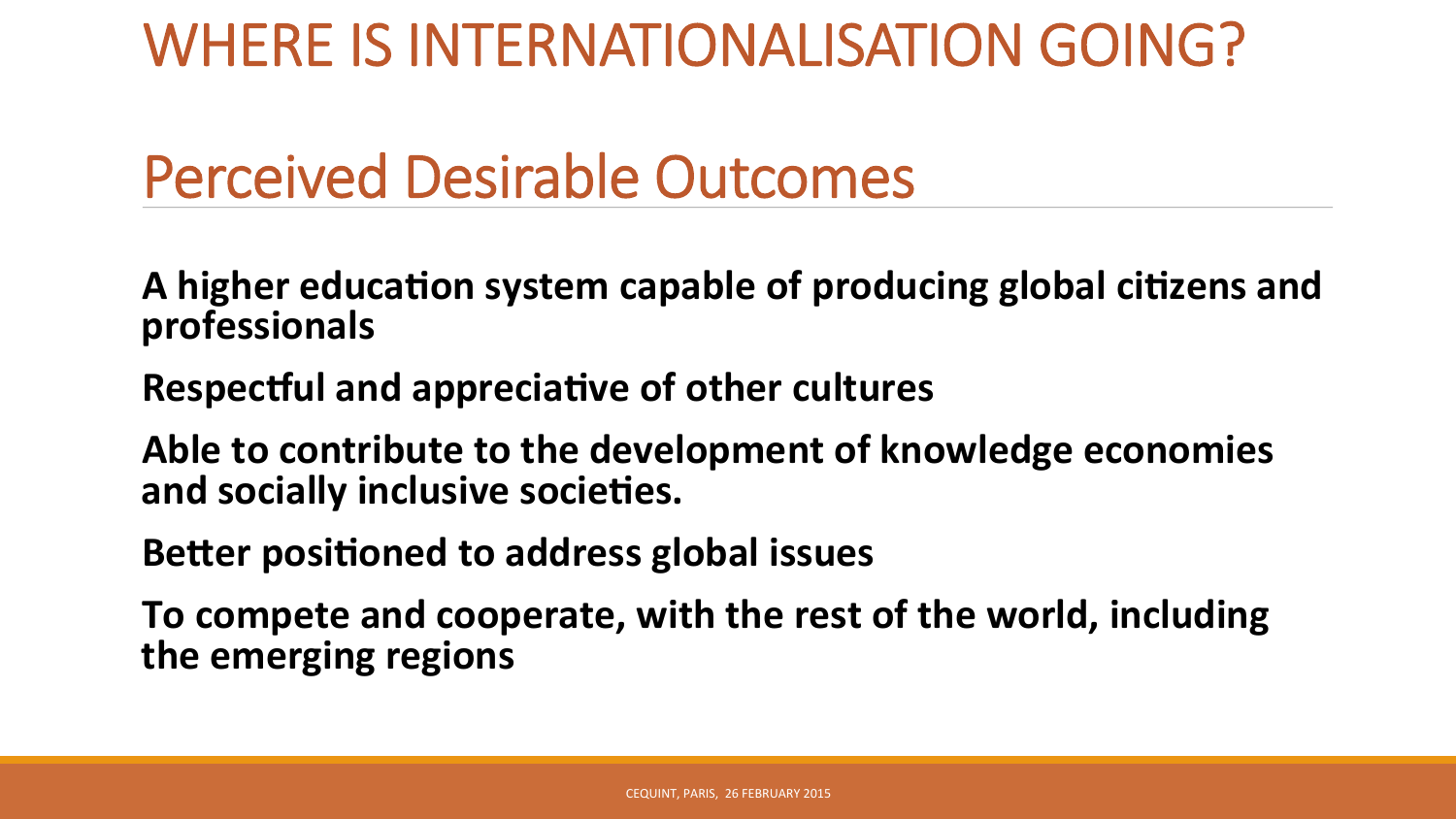

**•Technological opportunities for virtual exchange and blended learning (enhanced** international student interactivity)

**Further development of joint and double degrees** 

**Better mutual recognition of credits and degrees** 

**Enhancement of qualitative indicators for quality assurance and classification systems** 

- **Greater commitment to equal partnerships**
- **Stronger fostering of public-private initiatives**
- **More alignment between education and research policies**

**• More alignment with other education levels (primary, secondary, vocational, adult)**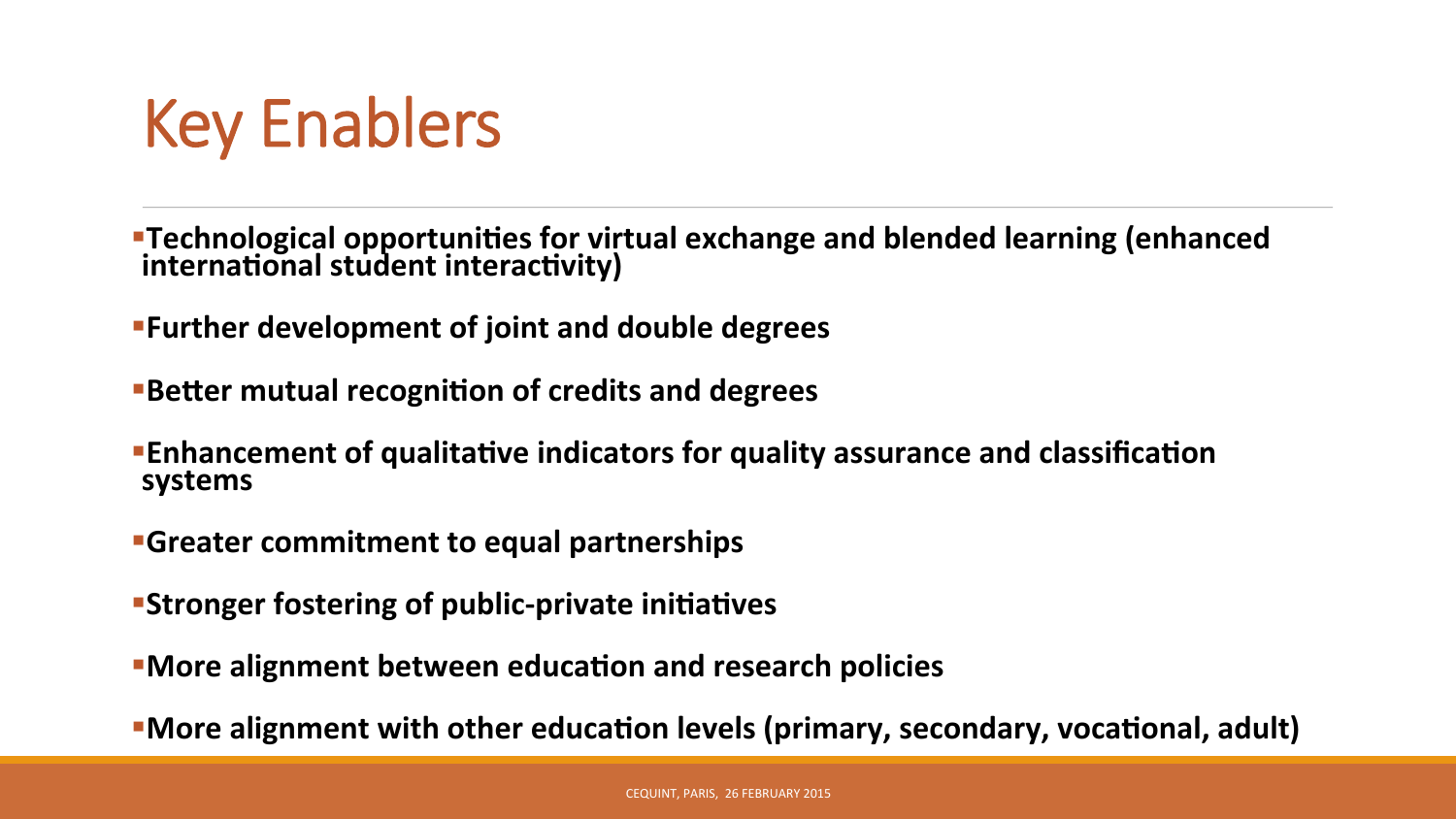## Key Barriers

**Exack of funding, increased dependence on short-term external funding** sources, over-focus on revenue generation, bureaucratic obstacles, disharmony of HE funding models

*Insufficient foreign language learning provision, dominance of English as* language for education and research

**• Over-dominant focus on mobility, accessible only to small elite, not integrated** into curriculum/teaching and learning, lack of engagement and reward of **faculty and staff** 

**Exack of integration of institutional, national and supranational policies**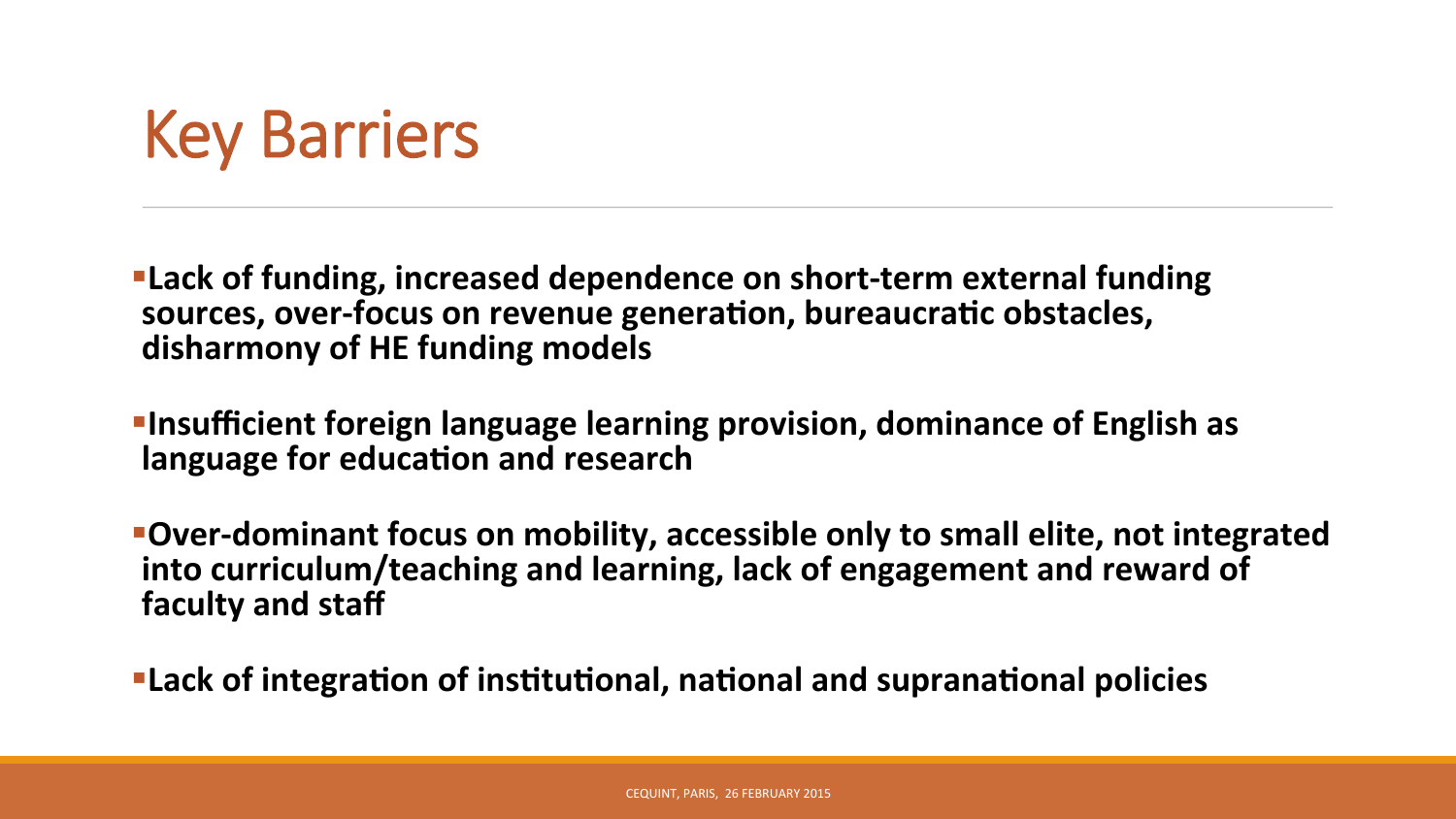# Redefining Internationalisation

"the intentional process of integrating an international, intercultural or global dimension into the purpose, functions and delivery of post-secondary education, in order to enhance the quality of education and research for all students and staff and to make a meaningful **contribution to society"**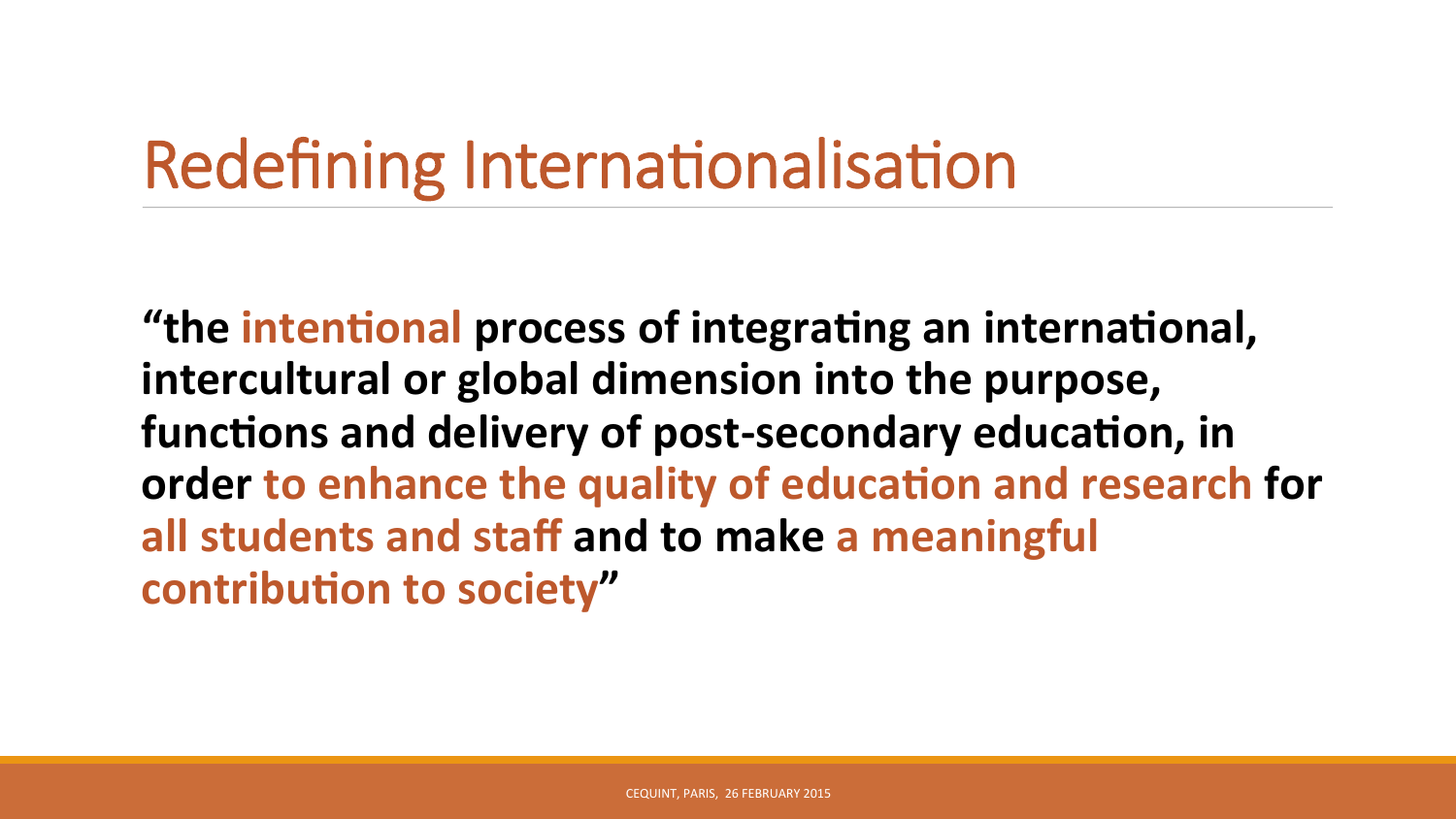# This revised definition:

#### Reflects increased awareness that

- **FIOHE** must become more inclusive and less elitist
- **•Mobility must become an integral part of the internationalised curriculum** that ensures internationalisation for all

#### Re-emphasises that

- **Finternationalisation is not a goal in itself, but a means to enhance quality**
- **Should not focus solely on economic rationales**